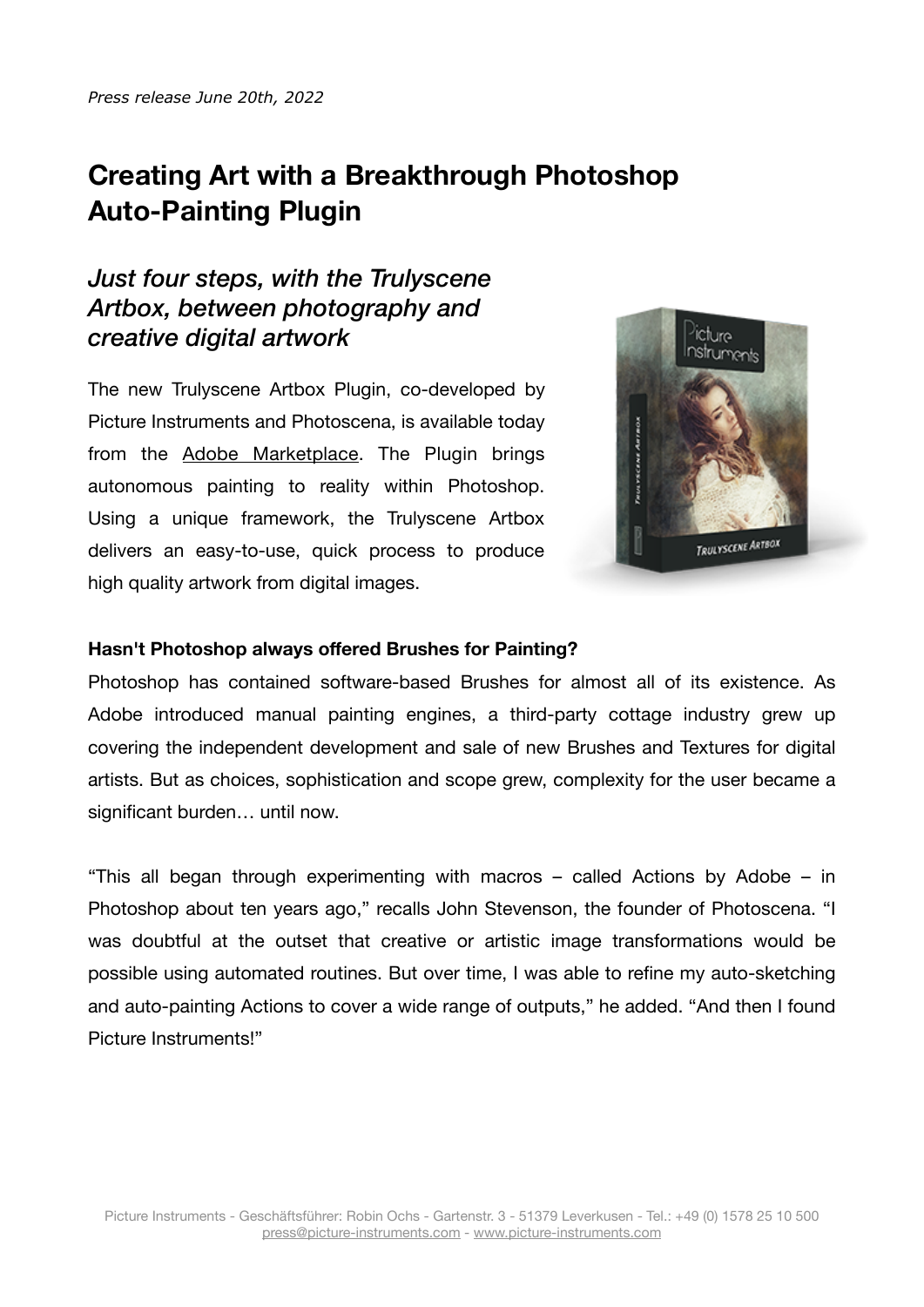### **Digital Painting meets the new Photoshop Architecture**

"At the time John first contacted us, we at Picture Instruments were playing a lead role in the first-phase of Adobe's new Universal Extensibility Platform (UXP) development," states Robin Ochs, the company's CEO. "We were confident that integrating clumsy-touse Actions into a unified UXP-based Plugin was possible. Furthermore, John was pleased to be awarded support for these efforts from the Adobe Fund for Design. Today's launch of the Trulyscene Artbox confirms the UXP initiative as mature and fully supportive of multifunctional Plugins to Photoshop," he noted. "Our creative development work will enable unique creative outcomes for a broad range of new and existing Photoshop subscribers."

The Trulyscene Artbox Plugin guides the user to unique results in four simple steps. Six individual presets and eight custom-configured brushes combine to offer forty-eight output options. Every use creates individual brush strokes so that no two outputs are exactly alike. Finally, the user may add their own touch to the image by non-destructive adjustment of any individual Layer in the output files. Creating artwork for professional and personal use, including large format prints, has never been this easy.

#### **Prices and availability**

The Trulyscene Artbox Plugin works in Photoshop v.22 (or newer) and costs \$39 (+VAT if applicable). It can be purchased and installed directly from the [Adobe Creative Cloud](https://exchange.adobe.com/creativecloud/plugindetails.html/app/cc/0dbc8007?pluginId=0dbc8007&workflow=share) Desktop App.

Ask for a FREE PRESS LICENSE to create your own artwork in minutes: [press@picture-instruments.com](mailto:press@picture-instruments.com)

**Additional Links**  [Product Webiste](http://www.pic-in.de/trulyscene) [Promotional Video](https://youtu.be/6jXDDYknrtw) [Tutorial](https://youtu.be/3u54vAugKnE) [Logos / Box-Shots / Screenshots](http://www.picture-instruments.com/company/press.php)